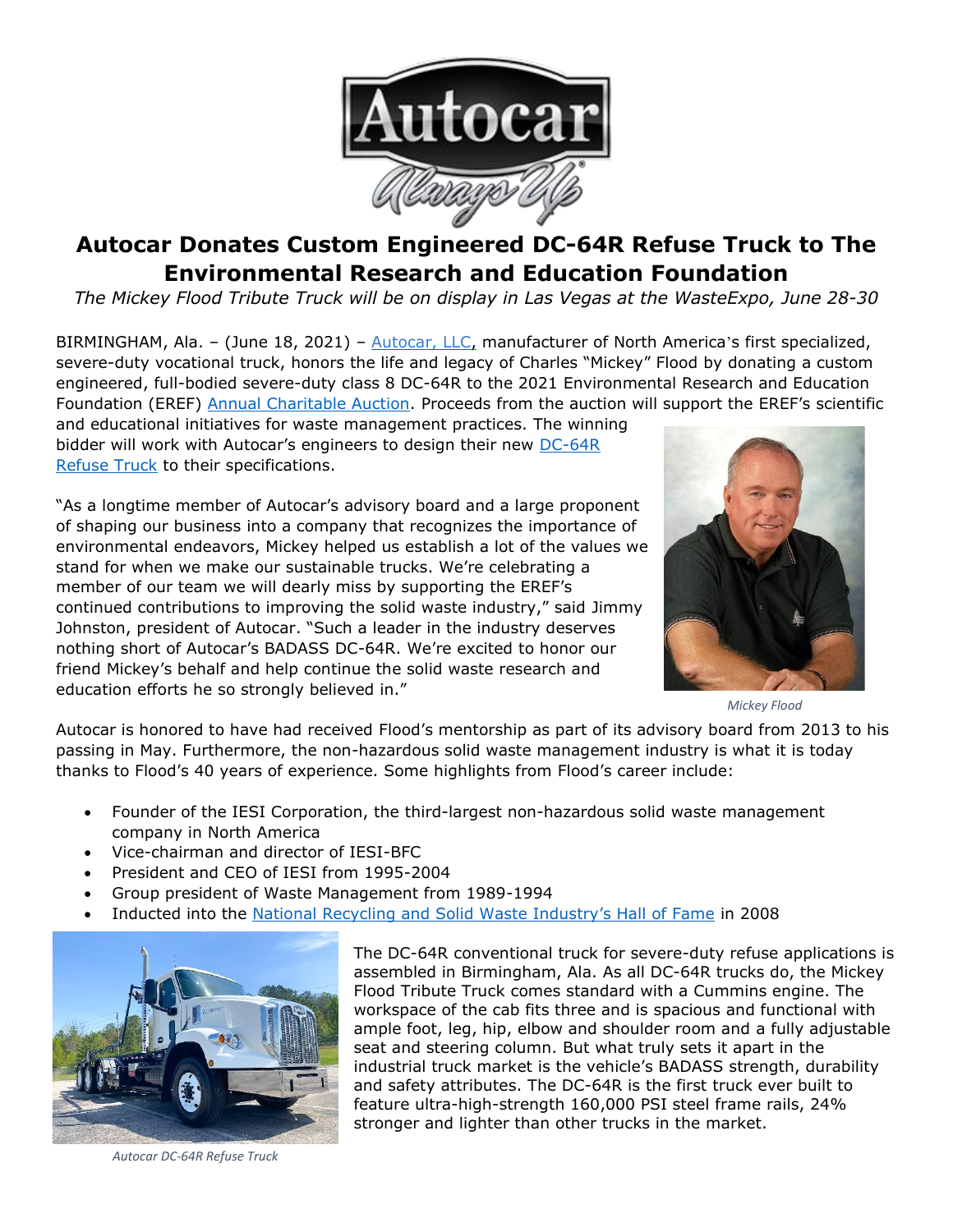Autocar delivers the industry's highest level of body integration, partnering with body manufacturers for parallel engineering of body installation, pre-engineering chassis layout and pre-wiring components that enable seamless body integration. This process increases the truck's reliability and uptime and offers a lower total cost of ownership for the life of the truck. The Mickey Flood Tribute Truck is equipped with a [Galfab roll-off hoist](https://www.galfab.com/products/roll-off-hoists/) and [Pioneer tarping system.](https://pioneercoverall.com/)

Like every Autocar customer, the EREF auction winner will gain lifetime support from the Autocar Solutions team, including 24/7 direct factory support, an extensive North American service network, access to online training and easy parts access.

The EREF's mission is to fund and direct scientific research and educational initiatives for waste management practices to benefit industry participants and the communities they serve. For over 25 years, the generous donations and support of EREF's Annual Charitable Auction, programs and other events have helped the Foundation become one of the largest funding sources for solid waste research in North America. Since 1994, the auction has raised more than \$24 million to further support EREF's mission.

EREF's Annual Charitable Auction is open from June 16 to 30. To participate, text "EREFAuction21" to 76278, click the blue link to register and enter bids on available items.



*Mickey Flood Tribute Truck*

The Mickey Flood Tribute Truck, the Autocar DC-64R Refuse Truck, will be on display at the [WasteExpo](https://www.wasteexpo.com/en/home.html) in Las Vegas from June 28 to 30, adjacent to the EREF booth. WasteExpo attendees are encouraged to honor Flood's legacy by recording their memories in a tribute book set up at the booth.

"Autocar is grateful to have worked with Mickey Flood for so long and is excited for his legacy to live on through the Mickey Flood Tribute Truck and

support of the EREF's noteworthy contributions to the future of the industry," said Autocar President *Jim* [Johnston,](https://www.wasteexpo.com/en/conference-and-events/speakers.html) who will be a featured speaker discussing [low carbon fuel solutions](https://www.wasteexpo.com/en/conference-and-events/speakers.html) at the WasteExpo on Wednesday, June 30 from 9:45 a.m. to 11 a.m. in room N227.

For more information on EREF's Annual Charitable Auction and details on placing bids, please visit [erefdn.org.](https://erefdn.org/event/2021-eref-annual-charitable-auction/#1502904723462-50e04530-4756308e-4c9fe09b-7923) To learn more about Autocar, LLC, visit [AutocarTruck.com.](https://www.autocartruck.com/about-us/?utm_source=Press%20Release&utm_medium=Autocar&utm_campaign=Autocar%20Donates%20Custom%20Engineered%20DC-64R%20Refuse%20Truck%20to%20The%20Environmental%20Research%20and%20Education%20Foundation)

###

## **ABOUT AUTOCAR, LLC**

Autocar, LLC, manufacturer of North America's first specialized, severe-duty vocational trucks brand with the most advanced direct-to-customer business model, is the only American-owned and operated original equipment manufacturer (OEM) of trucks. Autocar's severe-duty vocational trucks provide customers the perfect tool for their jobs with the most uptime, support and impact on their bottom line. Autocar collaborates with customers to build trucks to their exact specifications and needs. Autocar's purpose-built severe-service truck lines include ACMD and ACX cab-over trucks, the ACTT and ACTT-E terminal tractors and the DC-64 Class 8 work trucks. Autocar Truck recognizes that performance and uptime are everything and offers every customer 24/7 access to its *Always Up* direct factory support center staffed by expert technicians who engineer and build Autocar's trucks. Autocar promises to provide trucks that deliver the best value, provide the best service, provide a complete solution for customers' needs, do the work right the first time and act proactively, timely and with simplicity. For more information on Autocar Truck, visit [AutocarTruck.com,](https://bit.ly/3iKIwIa) or call 833-857-0200.

## **MEDIA CONTACTS**

Jo Trizila, TrizCom PR on behalf of Autocar Truck